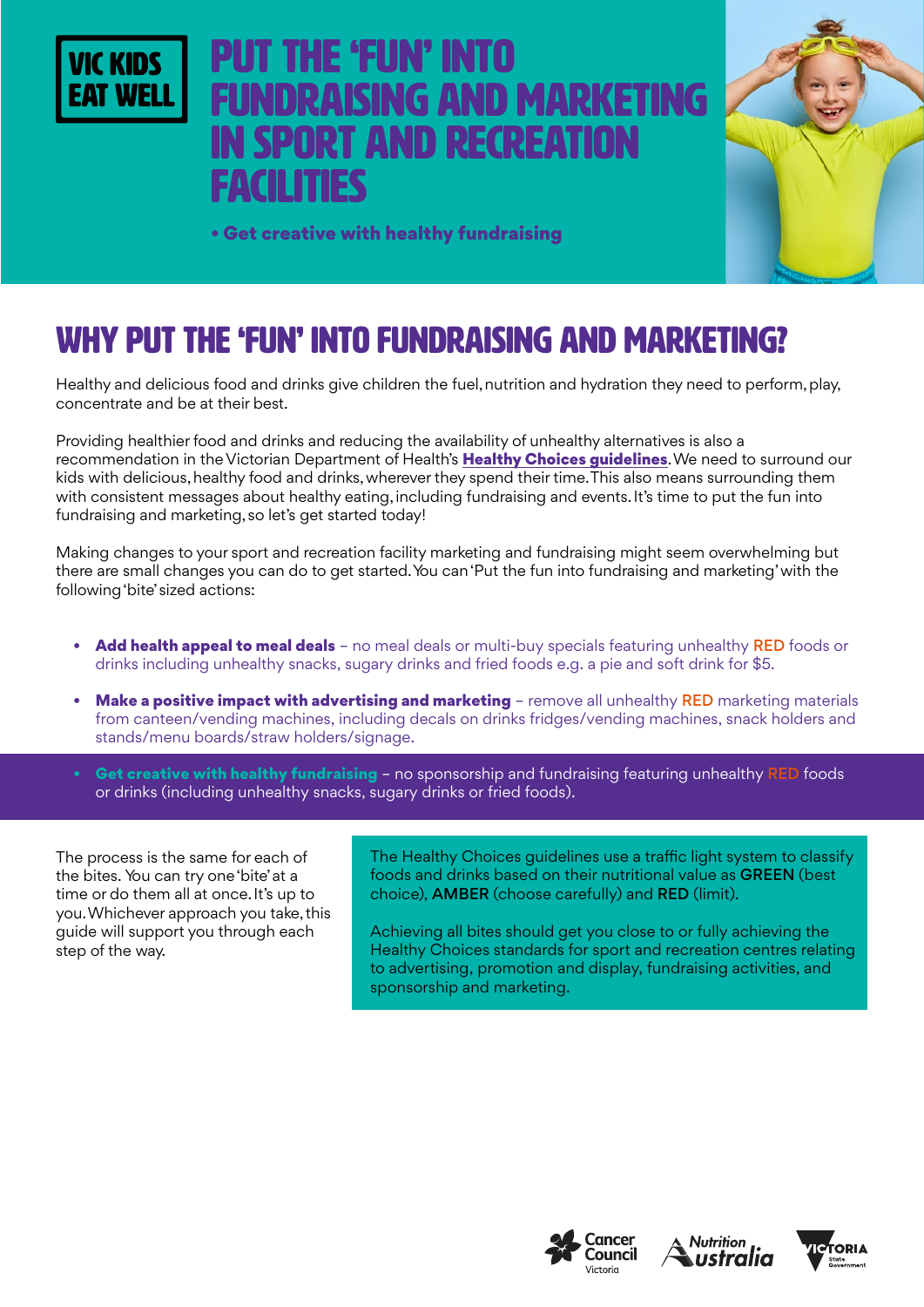# GET CREATIVE WITH HEALTHY FUNDRAISING – WHAT'S INVOLVED?

The 'Get creative with healthy fundraising' bite involves not engaging in sponsorship and fundraising featuring unhealthy **RED** foods or drinks.

Sponsorship from brands associated with unhealthy RED food and drinks is generally paid or in-kind, and is offered in return for promotional opportunities such as:

- awards and discount vouchers
- advertising and signage
- product promotions
- naming rights to the facility or an event run by the facility.

Note: RED food and drinks refer to confectionary, sugary drinks, fried foods, pastries, baked goods or snack food items high in added fat, salt and/or sugar. For example, packaged chips, lollies, meat pies, chocolate or soft drink.

Unhealthy RED food fundraising includes:

- chocolate sales/drives
- cake stalls
- pie drives
- sausage sizzles.

To get creative with healthy fundraising, follow our three simple steps:





Start by identifying the food-related sponsorship and fundraising activities currently being run or planned by the facility. This will help identify which options will need to be removed or changed.

Speak to your finance committee and/or staff responsible for fundraising and sponsorship to identify your current or planned activities and sponsors. Make a note of how many food-based sponsors or fundraising activities are at the facility and then note if they include unhealthy foods and/or drinks.













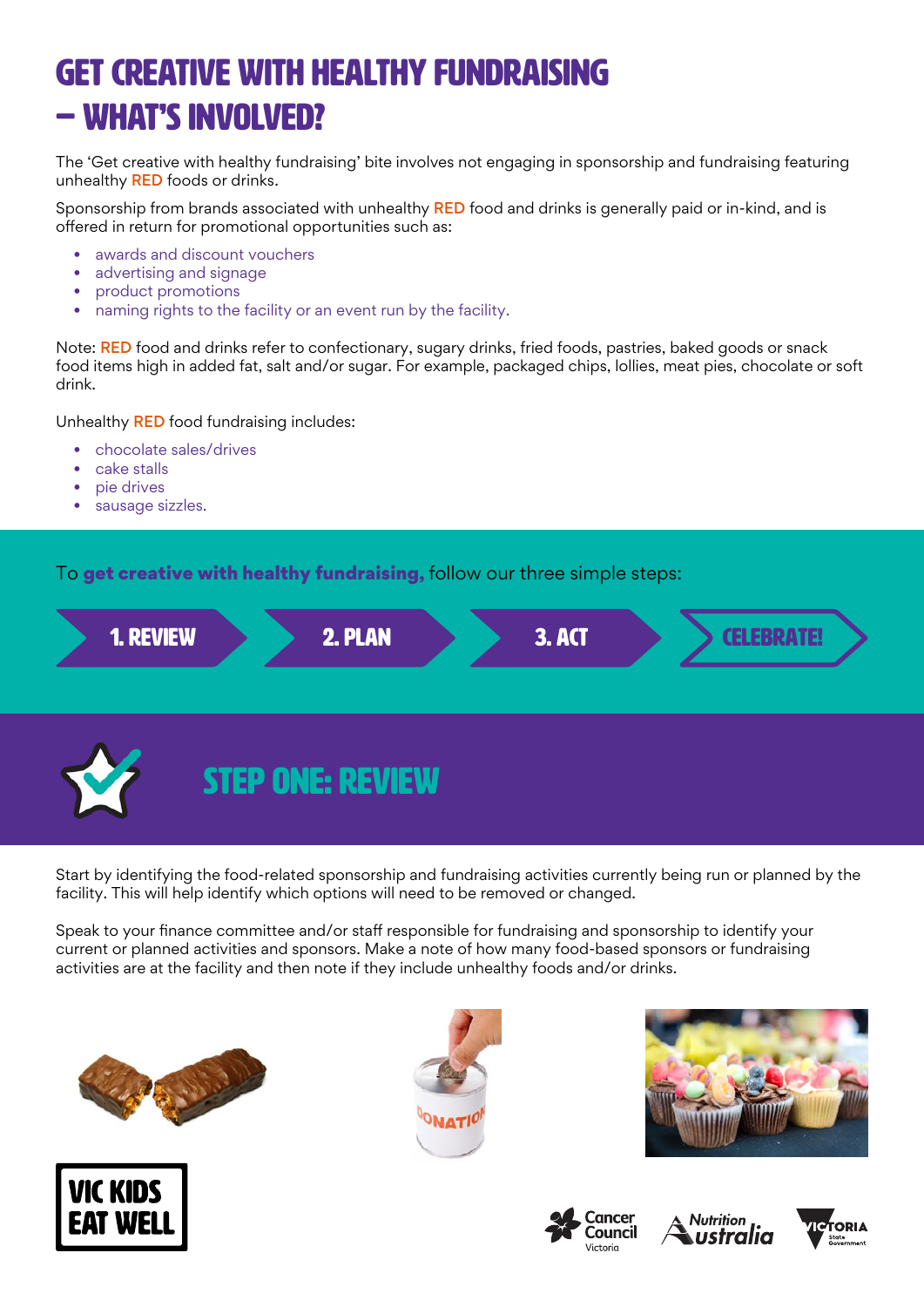

Step two: plan

Now you know what you have, decide how you will make your changes.

If you currently are sponsored by or offer fundraisers with RED food and drink options or brands associated with these, discuss these with your finance committee and/or staff responsible and decide how you will change to either a healthier or non-food sponsor and fundraiser.

Healthy food and drink sponsors include:

- local fruit and vegetable growers/markets
- other local food businesses such as bakeries, butchers, etc.
- brands associated with GREEN food and drink options
- the local water corporation.

Non-food brands or other local businesses and trades also make great sponsors e.g. local real estate agencies, accounting firms or trades such as plumbers or builders. Look for those businesses where sponsorship would be mutually beneficial.

Healthy food fundraising includes:

- healthy barbecues
- local fruit and/or vegetable boxes
- seasonal fruit or vegetable drives, such as a December mango fundraiser
- savoury snack packs, such as dried fruit, nuts and trail mixes.

There are plenty of creative ways you can plan healthy non-food fundraisers including raffles or auctions. Sell raffle tickets or take auction bids for donated goods and services from local businesses such as movie vouchers, haircut vouchers or gift hampers.





#### STEP THREE: ACT

Now you've done all the groundwork, it's time to put it into action.

Speak to your finance committee and/or staff responsible for fundraising and sponsorship again to discuss your new ideas for the facility and make plans for healthier fundraising and sponsorship in future.







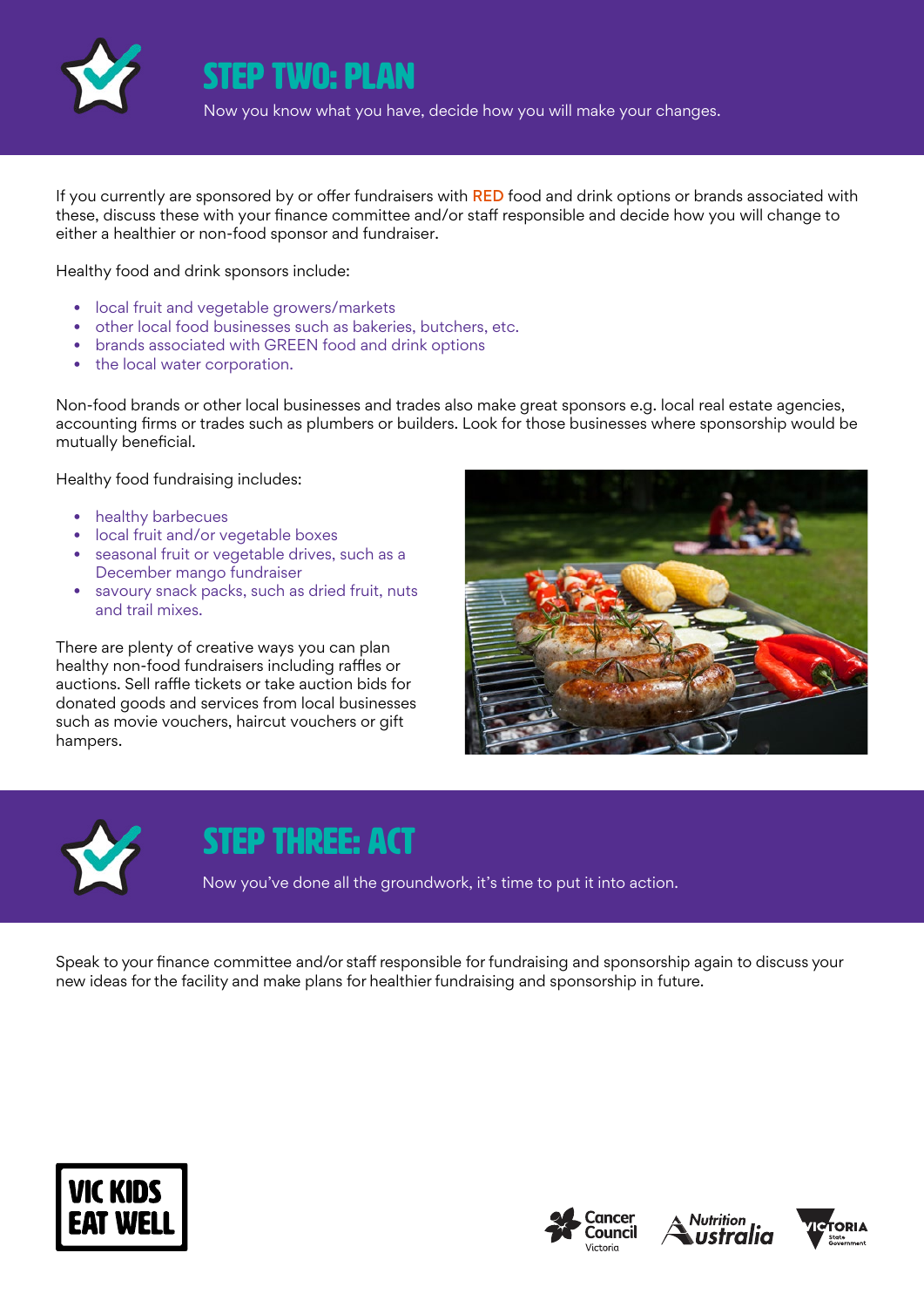## SUPPORTING SUCCESS

Consider other areas of marketing and branding through the other small bites that you can improve to make these changes have a greater impact.

You could also consider discouraging staff from bringing in unhealthy fundraisers from other organisations, such as a chocolate box fundraiser for their local school, to offer to other staff in the facility.

Remember, this is just one of the 'bites' you can do to put the fun into fundraising and marketing. Check out ['Add health appeal to meal deals'](https://www.vickidseatwell.health.vic.gov.au/resources) or ['Make a](https://www.vickidseatwell.health.vic.gov.au/resources)  [positive impact with advertising and marketing'](https://www.vickidseatwell.health.vic.gov.au/resources) for how to promote consistent messages about healthy eating in the facility.